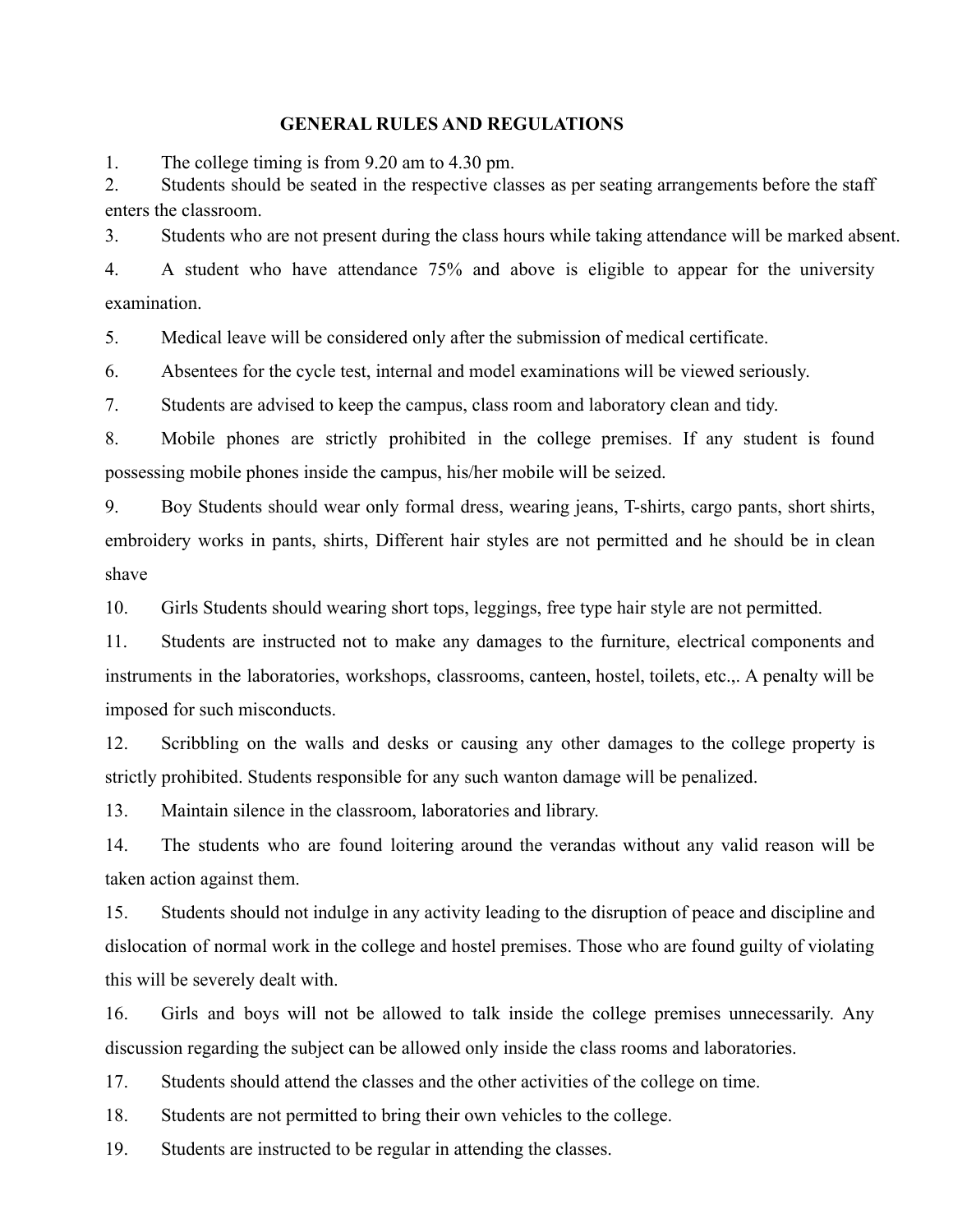| <b>BELL RING</b> |                                  |  |
|------------------|----------------------------------|--|
| 9.15 a.m.        | <b>Warning Bell</b>              |  |
| 9.20 a.m.        | <b>Long Bell</b>                 |  |
| 10.10 a.m.       | <b>Short Bell</b>                |  |
| 11.00 a.m.       | <b>Long Bell</b><br>(Break)      |  |
| 11.08 a.m.       | <b>Warning Bell</b>              |  |
| 11.10 a.m.       | <b>Long Bell</b>                 |  |
| 12.00 p.m.       | <b>Short Bell</b>                |  |
| 12.50 p.m.       | <b>Long Bell</b><br>(Lunch Bell) |  |
| $1.18$ p.m.      | <b>Warning Bell</b>              |  |
| 1.20 p.m.        | <b>Long Bell</b>                 |  |
| $2.05$ p.m.      | <b>Short Bell</b>                |  |
| $2.50$ p.m.      | <b>Long Bell</b><br>(Break)      |  |
| 2.58 p.m.        | <b>Warning Bell</b>              |  |
| 3.00 p.m.        | <b>Long Bell</b>                 |  |
| 3.45 p.m.        | <b>Short Bell</b>                |  |
| 4.30 p.m.        | <b>Long Bell</b>                 |  |

# **Engineering College Timing**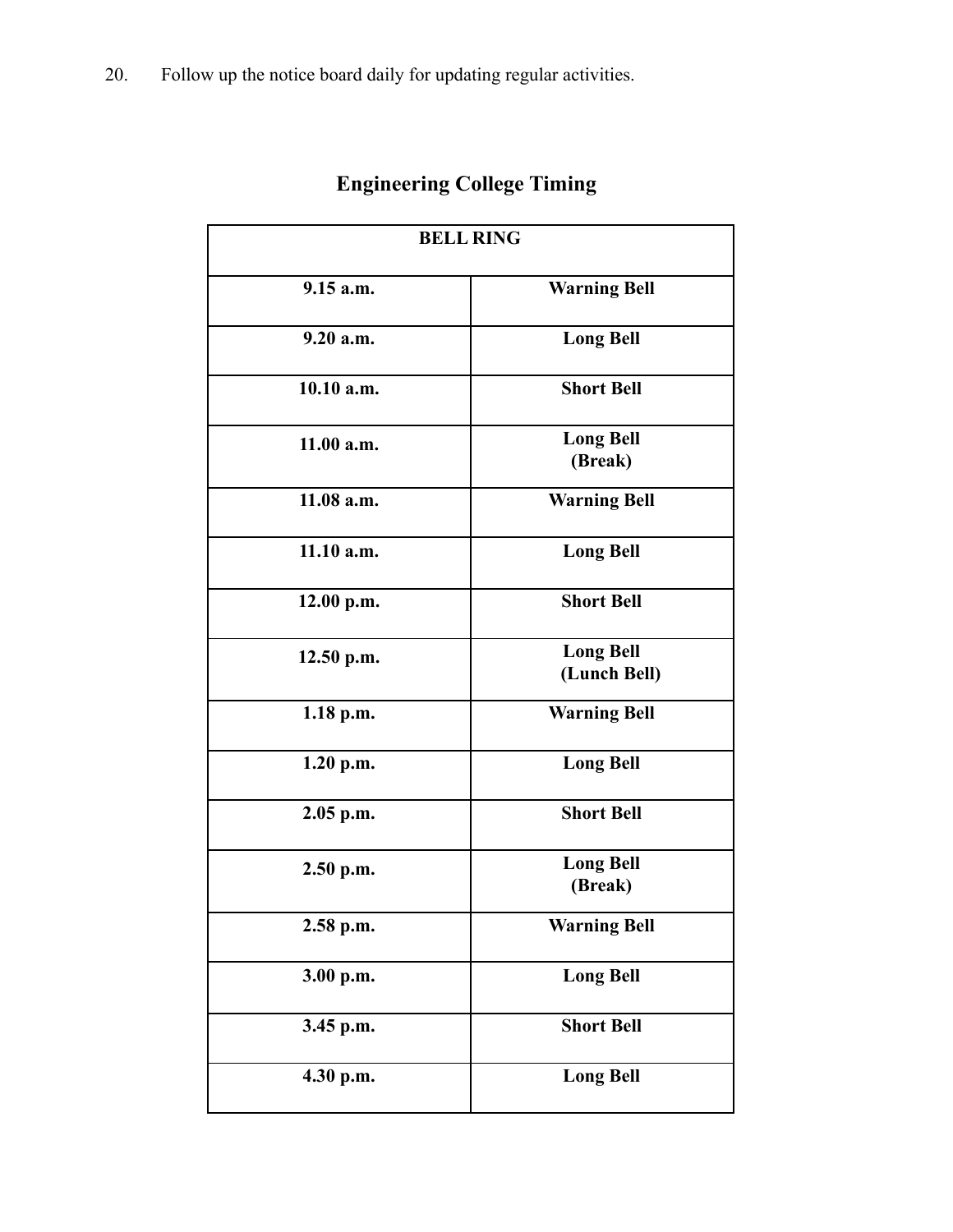## **LIBRARY**

# **General Instructions**

- **1. Register your name while entering the library.**
- **2. The belongings of the user should be kept in the provided racks.**
- **3. Maintain silence in the library.**
- **4. Do not scribble or write anything on the books/ journals of the library.**
- **5. For the damaged or missed books, other properties in the library will be fined double the amount of value.**
- **6. Users need not try to replace books/ journals on the shelves. They shall leave the books/ journals on the table.**
- **7. Library will be open from 8.00 a.m. to 8.00 p.m. Conditions for Issue of Books**
	- 1. **Books will be issued only on producing their identity cards. A maximum of eight books**

**will be issued for a student.**

- 2. **The student should verify the condition of the book while receiving it. If there is any damage noticed, it should be informed to the librarian immediately. If any damages are found while returning the book the borrower will be held responsible.**
- 3. **Periodicals, publications, dictionaries, encyclopedias, and other reference books will not**

**be lent out.**

4. **It may be refused to issue the books or get back the books without assigning any reason**

**from any student by the concerned authorities.**

- **5. The borrower will be held responsible for any loss or not returning the books.**
- **6. Three renewals will be allowed per book. Period for Lending of Books to the Students**
- **1. The borrower should return or renew the books within 14 days.**
- **2. Absence from the college will not be permitted as an excuse for the delay in the return of books.**
- **3. If the due date falls on a holiday, the next working day will be taken into an account.**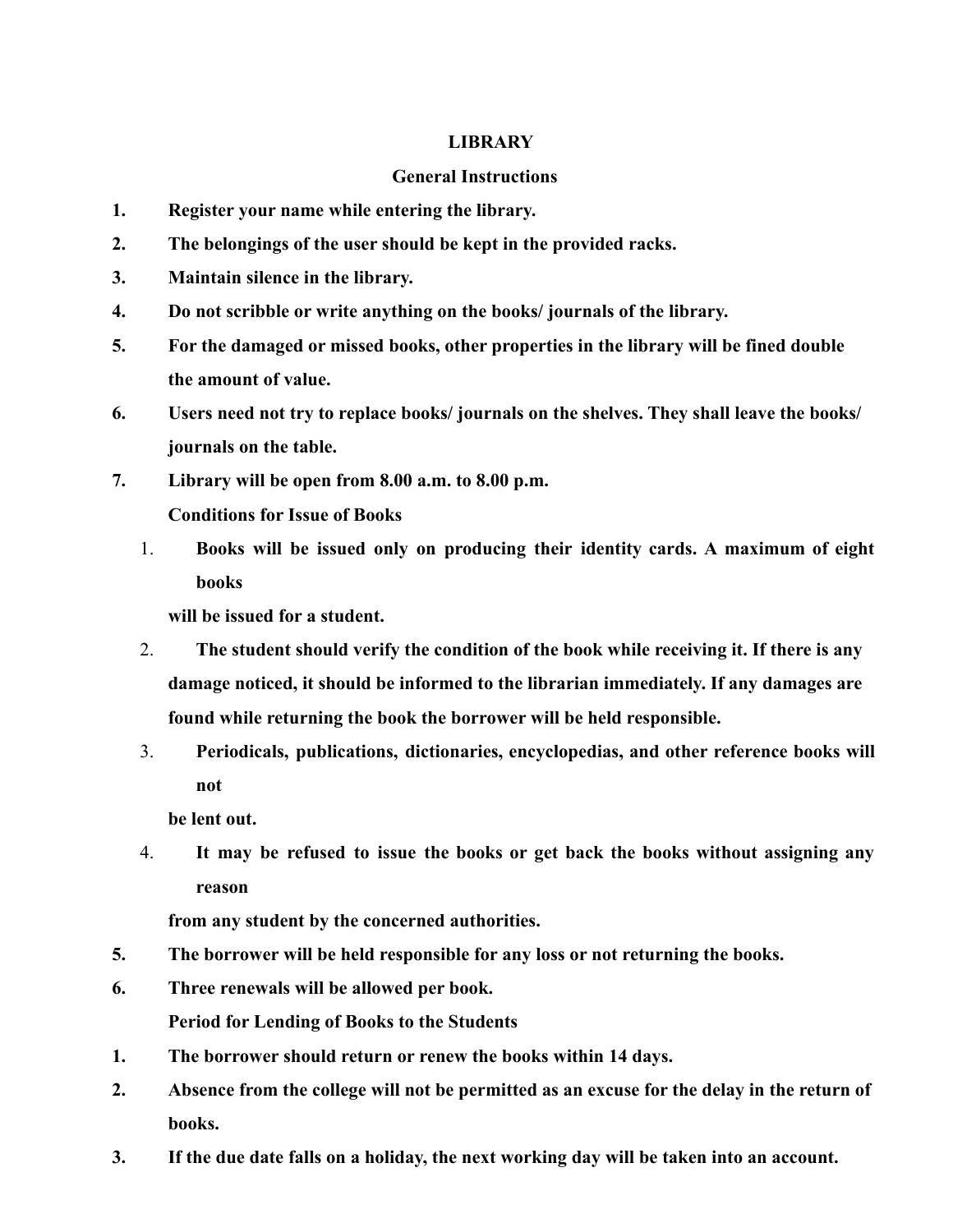- **4. Fine of Rs.2/- will be charged for delay in returning the books.**
- **5. Books that are in special demand may be lent only for a short period as maybe get back at any time if required without assigning any reason.**
- **6. The loss of a library book should be reported immediately in writing to the librarian.**
- **7. The books borrowed by students should be returned in good condition before they get hall tickets for university examinations and students who request transfer certificates from the college and they should get a "No dues certificate" from the library.**

## **HOSTEL**

- 1. Management of the hostels
- 2. The hostels are administrated by the chief warden. The chief warden will assist the deputy wardens, residential tutors, and hostel staff.
- 3. Admission
- 4. 1. Application for admission to the hostel can be received from the office. The student who seeks hostel admission must give an undertaking in writing that he will abide by the rules and regulations of the hostel. This shall be endorsed by the parent/ guardian in writing.
- 5. 2. Hostel membership shall be canceled automatically at the end of each academic year. Students who are desirous of returning to the hostel shall make a new application for re-admission. Admission and continued stay in the hostel depend on the good behavior and conduct of the student.
- 6. 3. The chief warden reserves the right to refuse admission to the hostel to any student without assigning any reasons or to expel any member in the interest of administration. The decision of the chief warden shall be final.
- 7. Hostel Rules and Regulations
- 8. 1. The allotment of rooms will be made by the chief warden/ deputy warden based on the application submitted by the candidate.
- 9. 2. They should not change their rooms and furniture without the knowledge of the deputy warden.
- 10. 3. Residents must keep their rooms, bathrooms, and surroundings clean and tidy. Walls must not be disfigure. They are accountable for any loss or misuse of hostel property.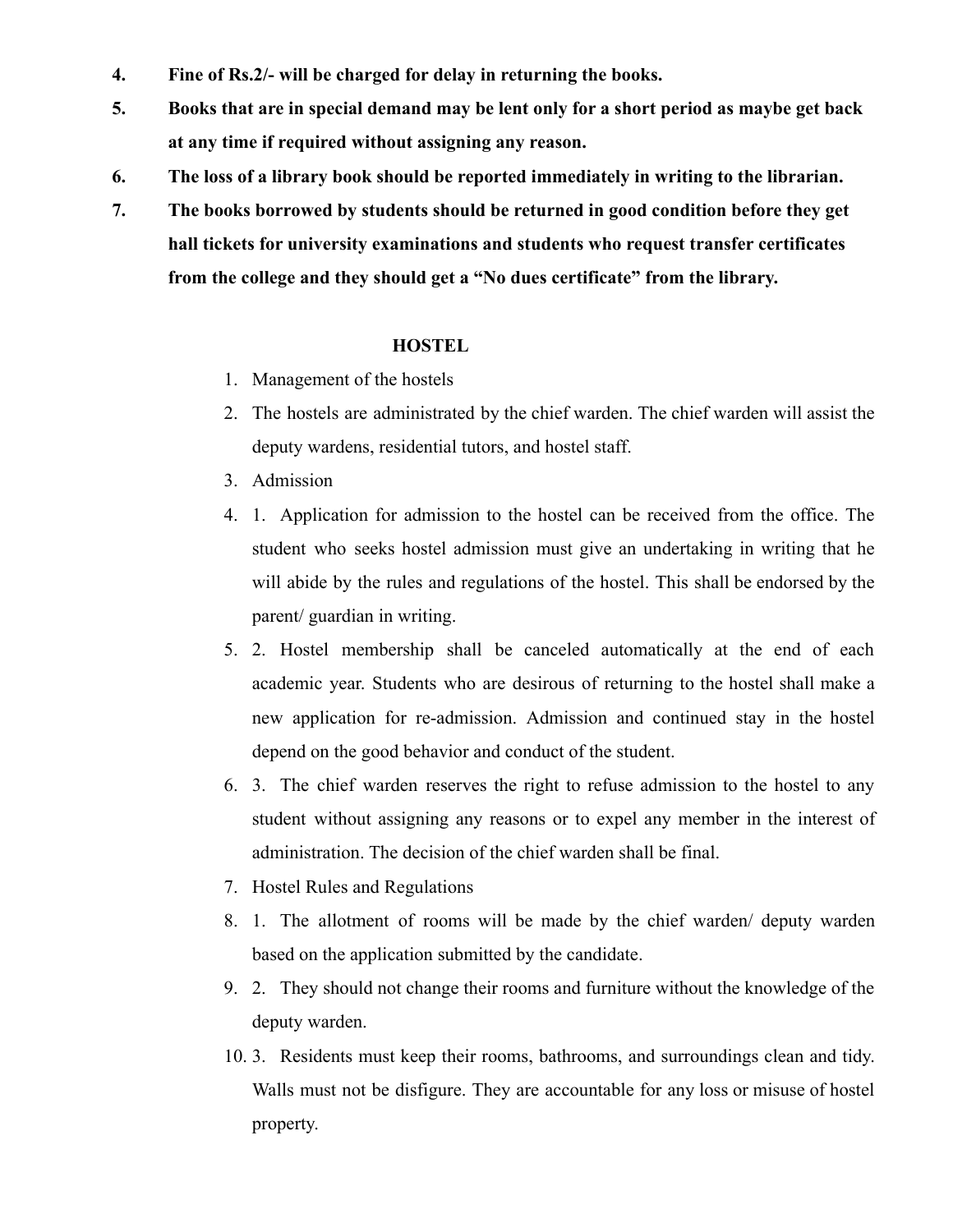- 11. 4. Playing cards or any other form of gambling and playing audio and video are strictly prohibited in the hostel premises.
- 12. 5. Religious gatherings, prayer meetings, birthday celebrations, etc., are not permitted.
- 13. 6. The hostellers should not enter into any unnecessary conversation quarrel or altercation with the hostel staff. Use of abusive vulgar and unparliamentarily language against the hostel/mess staff is strictly forbidden.
- 14. 7. Students cab lodge wrote complaints with the chief warden against any employee of the hostel.
- 15. 8. Hostellers should not encourage the entry of day scholars/ friends unnecessarily.
- 16. 9. Parents/ guardians/ visitors are not allowed to stay in the room.
- 17. 10. Students are permitted to go home only during holidays.
- 18. 11. Girl students will be allowed to go home only with their parents or guardians during holidays.
- 19. 12. Boys are allowed to go home during holidays at their own risk. However, during working days, they should get permission through parents by a letter or through the phone.
- 20. 13. All inmates are required to follow a daily standard schedule that comprises

|                  | Regular days     | <b>Holidays</b>  |
|------------------|------------------|------------------|
| Morning coffee.  | 6.00 to 6.45 am  | 6.00 to 7.00 am  |
| <b>Breakfast</b> | 8.00 to 8.30 am  | 8.30 to 9.30 am  |
| Lunch            | 12.50 to 1.20 pm | 12.50 to 1.50 pm |
| Evening snacks   | 5.00 to 5.45 am  | 4.30 to 5.30 am  |
| Dinner           | 8.00 to 8.30 am  | 8.00 to 8.30 am  |
| Study hour       | 6.30 to 8.30 pm  | 8.30 to 9.30 am  |

<sup>21.</sup> Attendance will be taken during the study hours and they should not come out of their room during study hours.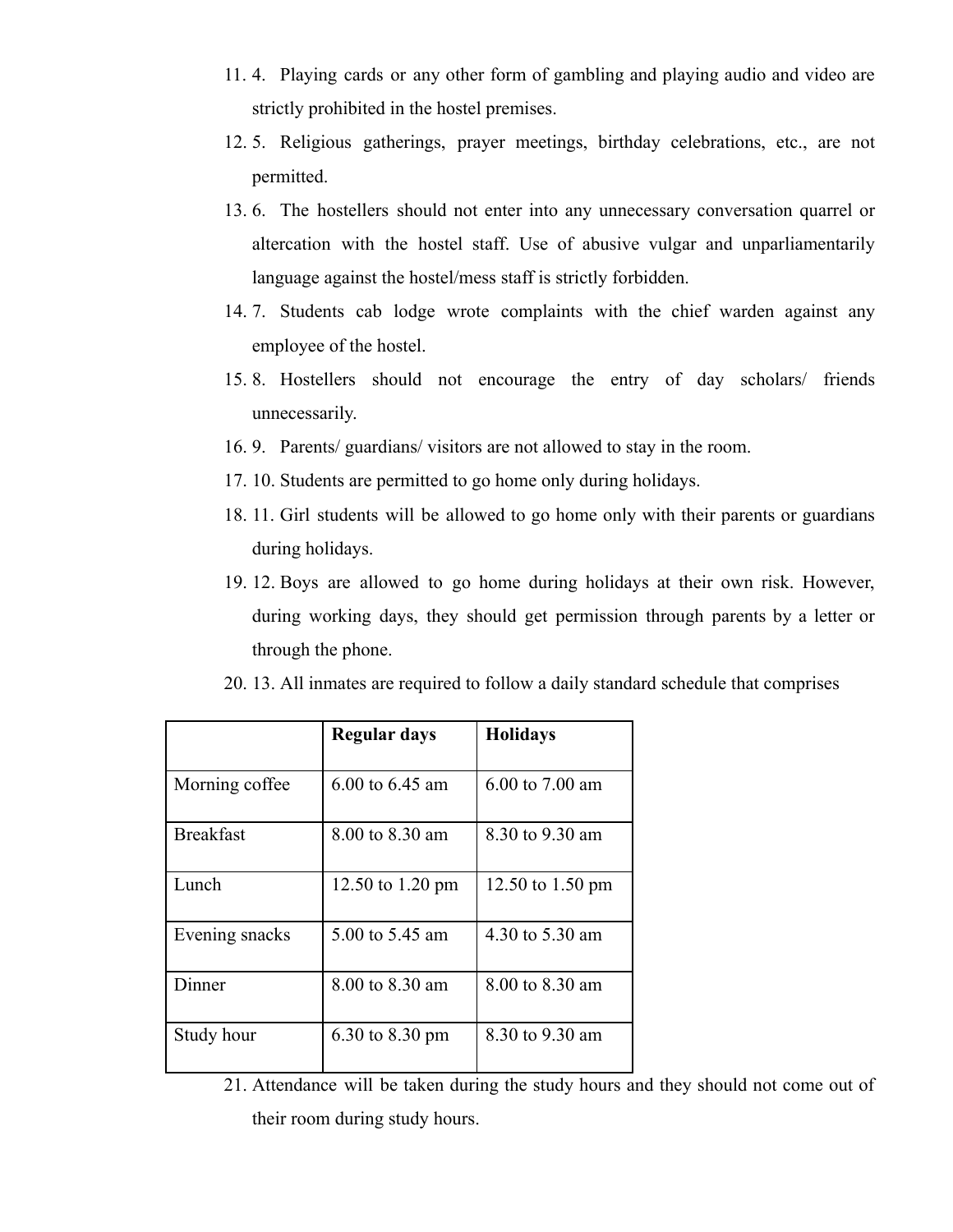22. Students absenting themselves from regular classes will have to take the permission of the deputy warden and communicate the information to the chief warden.

23. Hostellers coming to the hostel after the gate closing hours without prior permission or without a valid reason will not be allowed.

i. Use of Computers:

Installation of computer systems in the hostel rooms should be done only after getting written permission from the chief warden.

a. The usage of computers is for academic purposes only.

b. The college/ hostel authorities will conduct surprise checks periodically and if anyone is found violating the above rules, disciplinary action will be taken against him/her.

ii. In case a student falls sick, he/she should contact immediately the deputy warden/ resident doctor for appropriate advice.

iii. If any sick hosteller requires a special diet, the individual should inform the mess supervisor through the warden concerned for making suitable provisions.

iv. The hostellers themselves are personally responsible to safeguard their belongings. They are not to keep large amounts of cash or valuables like gold, costly wristwatch, etc., in their rooms. They should also take care of their purse, calculators, and books. In case of theft or loss of any items, they should be reported to authorities. The hostellers are advised to keep their room, boxes, suitcases cupboards, etc., securely locked with good quality locks.

v. Under any circumstance, the students should not carry mess utensils or foodstuffs outside the dining hall.

vi. Guests are allowed to dine in the mess on the basis of the token issued.

vii. Cleanliness in the mess and in the hostel area has to be maintained. Wastage of food should be totally avoided. The students should not enter the kitchen. However, complaints if any can b reported to the deputy warden/ the warden.

viii. Mess bill reduction is not allowed to any student irrespective of the number of days.

ix. Apart from the above rules, other rules framed by the hostel authorities from time to time should also be followed strictly.

Hostel Leave Rules

No student shall absent himself/herself from the hostel, he/ she shall submit an application to the warden through the deputy warden/ chief warden only after getting the approval, the student can leave the hostel. While leaving the hostel, the student has to hand over the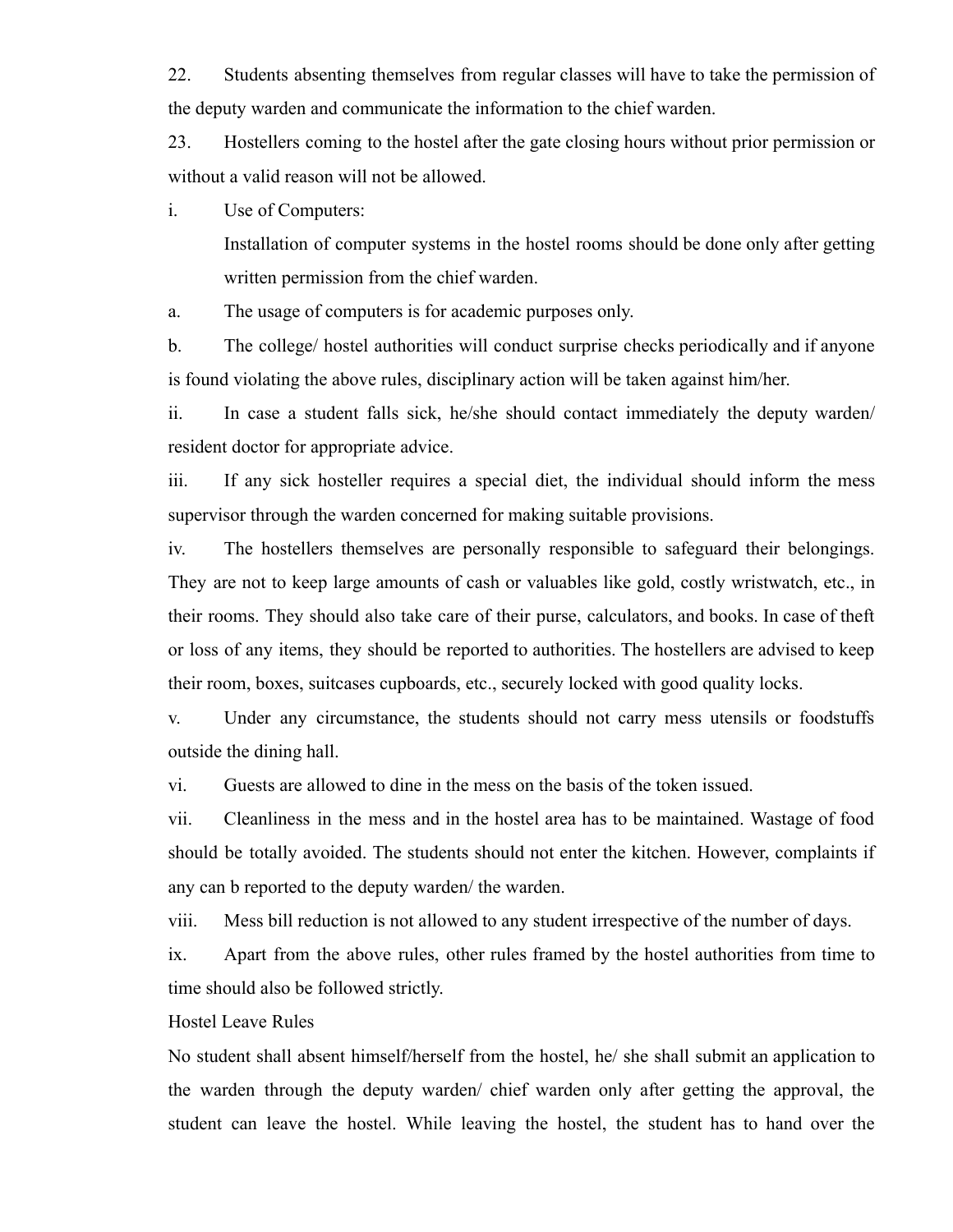furniture and electrical fittings and he/ she should get a clearance certificate from the deputy warden.

Hostel Outing

The outing is permitted once in 15 days between 2.00 p.m. and 6.00 p.m.

## **LEAVE REGULATIONS**

**1. Students should follow the following rules to avail leave.**

**2. All leave letters should be forwarded to the HoD through the class advisor.**

**3. Leave letter with the parent's signature should be submitted on the previous day.**

**4. Leave letter should be submitted (with the parent's sign) on the day of leave through any one of the friends coming to college.**

**5. Leave can be informed to the class advisor or to the office by the parents through the phone.**

**6. Students who undergo medical treatment can avail of leave with a medical certificate.**

**7. When long leave is required for any family function or on any medical grounds, parents should come in person and avail themselves of the leave from the respective class advisor and HoD with the approval of the principal.**

**8. When there are consecutive holidays, students should not take leave before or after the declared holidays failing the students must bring their parents and they must meet the mentor with proper reasons for this absence.**

## **Transport Rules**

1. Usage of college transport is not compulsory and only those students who agree to abide by the transport rules of the college are advised to use the college transport.

2. The students who want to use the college transport should give a request in writing along with a photo to the college at the beginning of the academic year.

3. Bus pass will be issued for those students who have given a written request for using the college transport. The bus pass will be valid for the academic year.

4. The boarding/ dropping point should be given clearly in the requisition form.